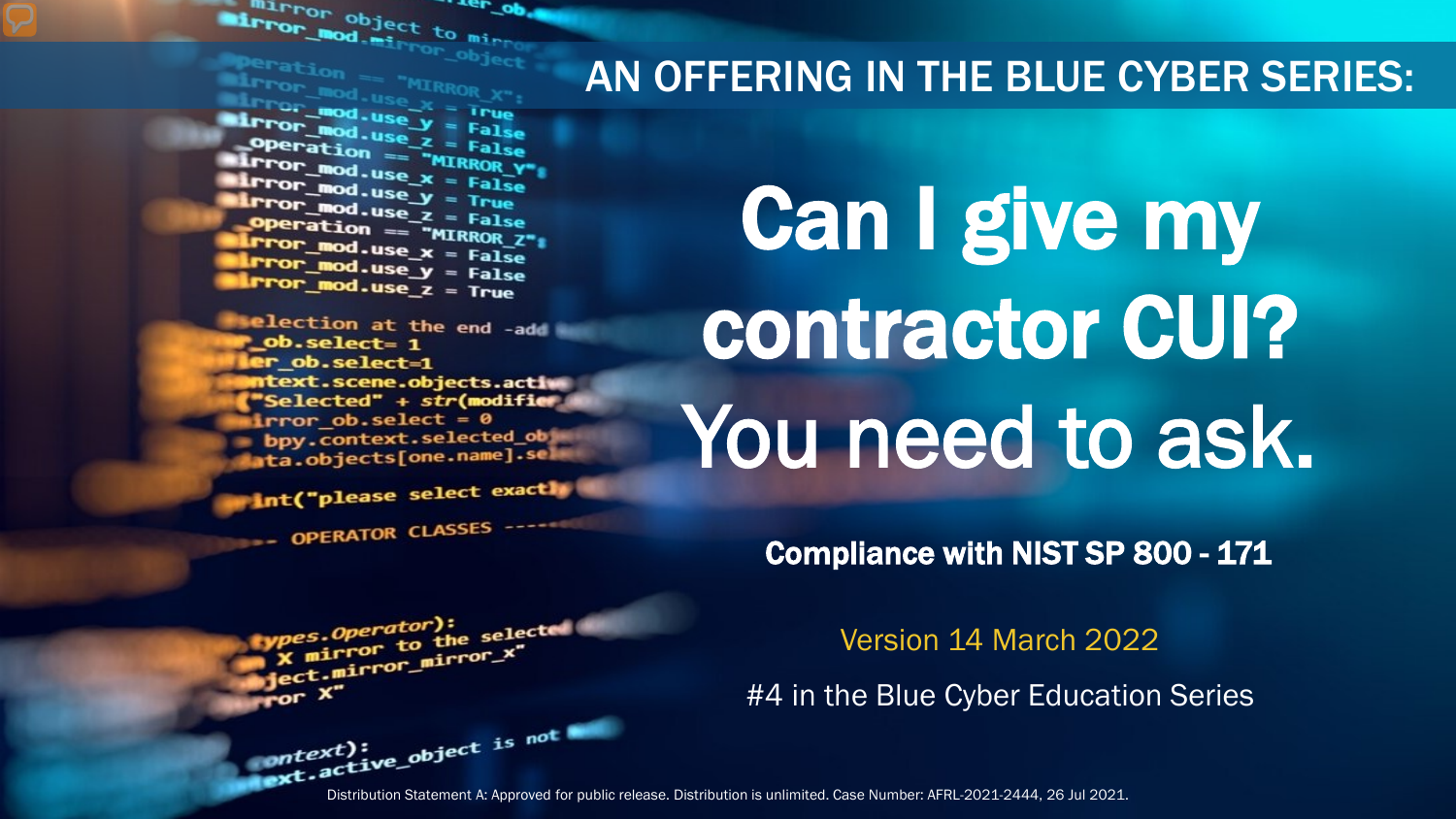



### Federal Acquisition Regulation (FAR) and DFARS

Small Business contracts contains many FARS and DFARS, some are listed some are referenced and you have to look them up. These are not all, but some key security requirements.

What is a DFARS? The Defense Federal Acquisition Regulation Supplement (DFARS) contains requirements of law, DoD-wide policies, delegations of FAR authorities, deviations from FAR requirements, and policies/procedures that have a significant effect on the public.

DFARS Clause 252.204-7021 **Cybersecurity** Maturity Model **Certification** Requirement DFARS Clause 252.204-7020 NIST SP 800-171 DoD Assessment Requirements. DFARS Clause 252.204-7008 Compliance with safeguarding covered defense information controls DFARS Clause 252.204-7012, Safeguarding Covered Defense Information and Cyber Incident Reporting FAR Clause 252.204-21 **Basic Safeguarding** of Covered **Contractor** Information Systems DFARS Clause 252.239-7010 Cloud Computing **Services**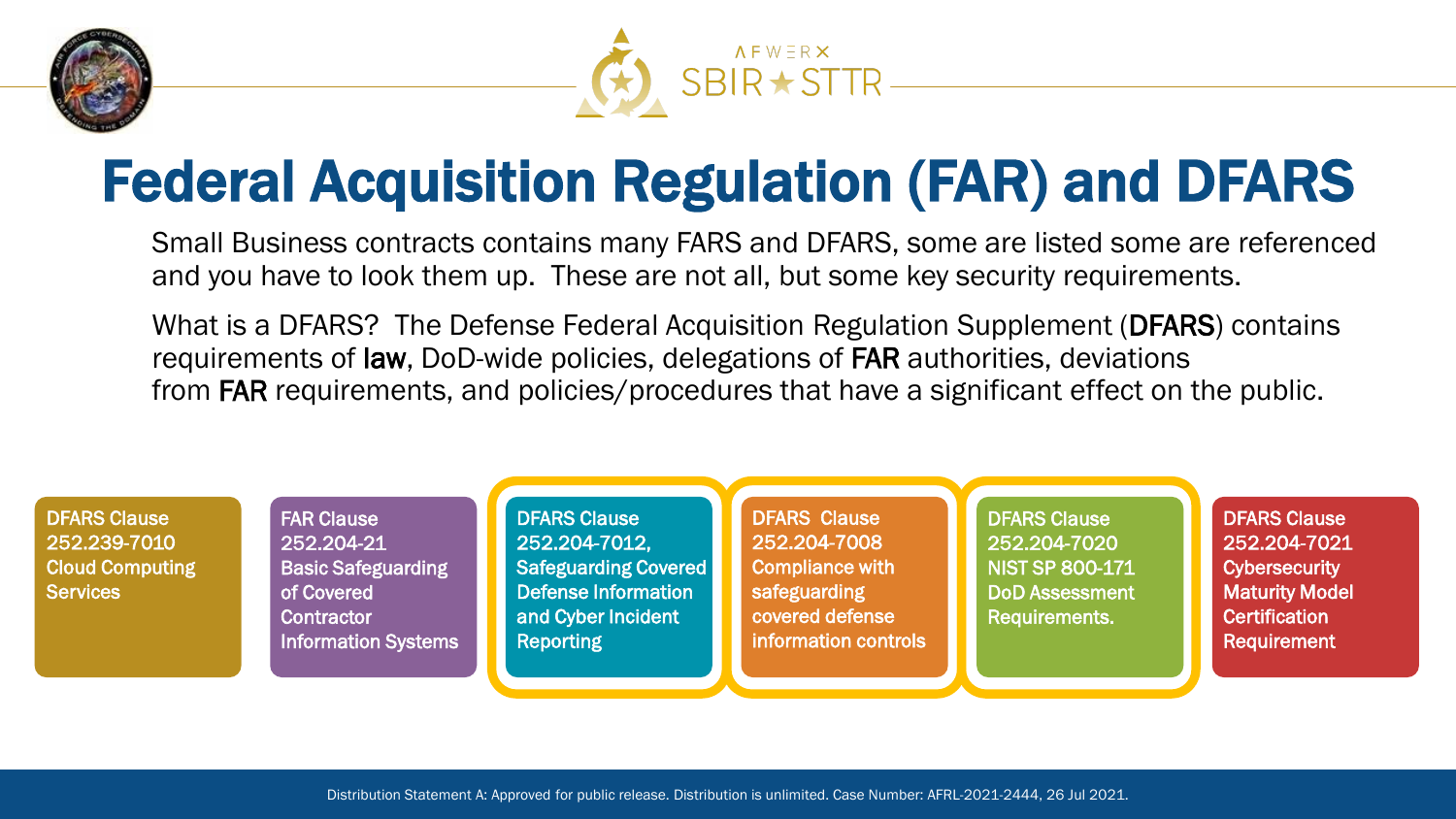



## DFARS 252.204-7012 Safeguarding Covered Defense Information (CDI) and Cyber Incident Reporting

- The contractor creates a System Security Plan which addresses how each of the 110 NIST SP 800-171 has been implemented. Also, A Plan of Action and Milestone Date (POAM) is created for any incomplete NIST SP 800-171 security requirements.
- This DFARS calls out safeguarding CDI which is the data which is collected/developed/received/transmitted/used/ stored by the contractor in performance of contract.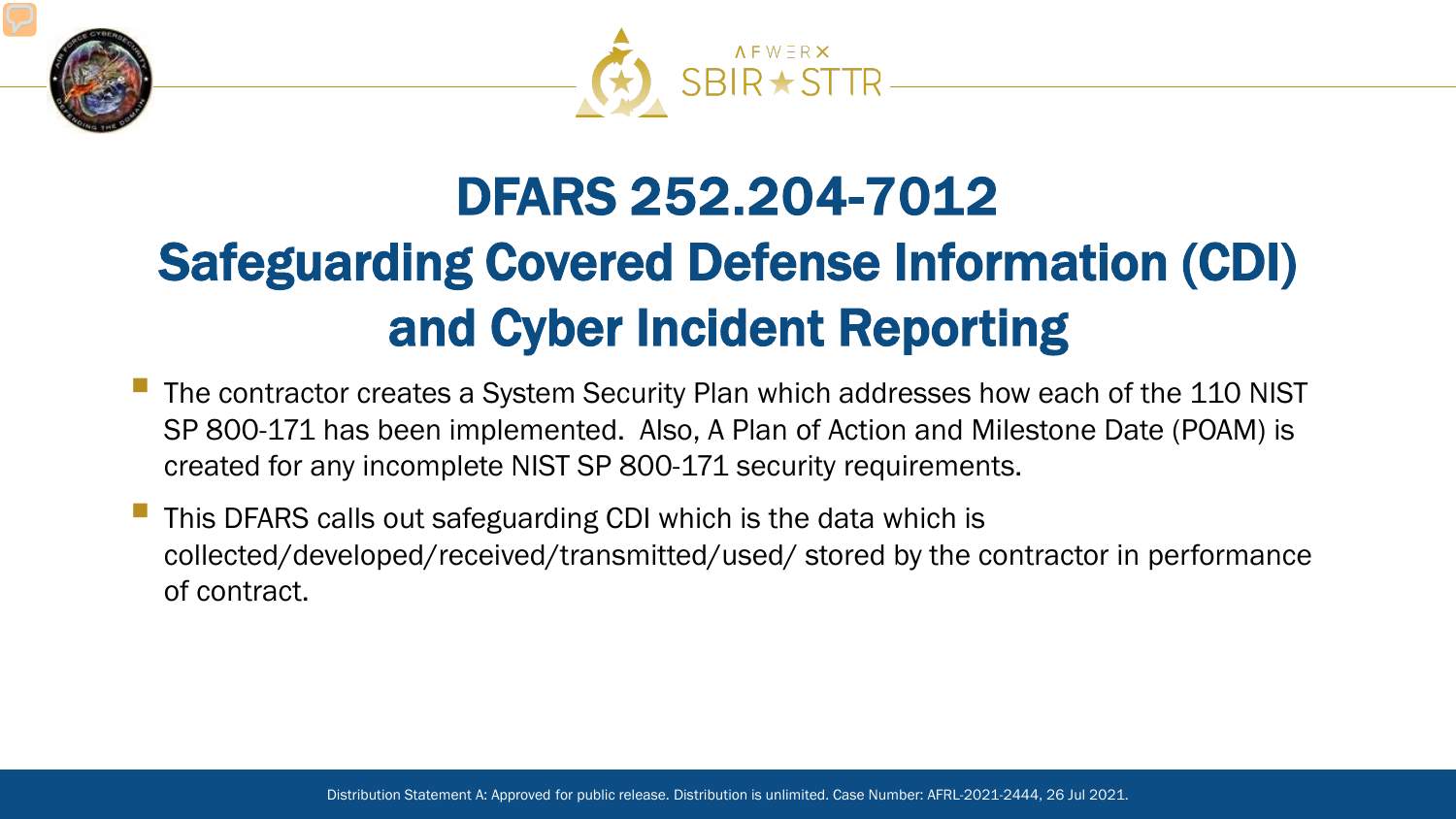



### DFARS 7012 "Adequate Security" quote red added for emphasis

… (b) *Adequate security*. The Contractor shall provide adequate security on all covered contractor information systems. To provide adequate security, the Contractor shall implement, at a minimum, the following information security protections:

…

(1) For covered contractor information systems that are part of an Information Technology (IT) service or system operated on behalf of the Government, the following security requirements apply:

(i) Except as provided in paragraph (b)(2)(ii) of this clause, the covered contractor information system shall be subject to the security requirements in National Institute of Standards and Technology (NIST) Special Publication (SP) 800-171, "Protecting Controlled Unclassified Information in Nonfederal Information Systems and Organizations" in effect at the time the solicitation is issued or as authorized by the Contracting Officer.

(ii)(A) The Contractor shall implement NIST SP 800-171, as soon as practical, but not later than December 31, 2017. …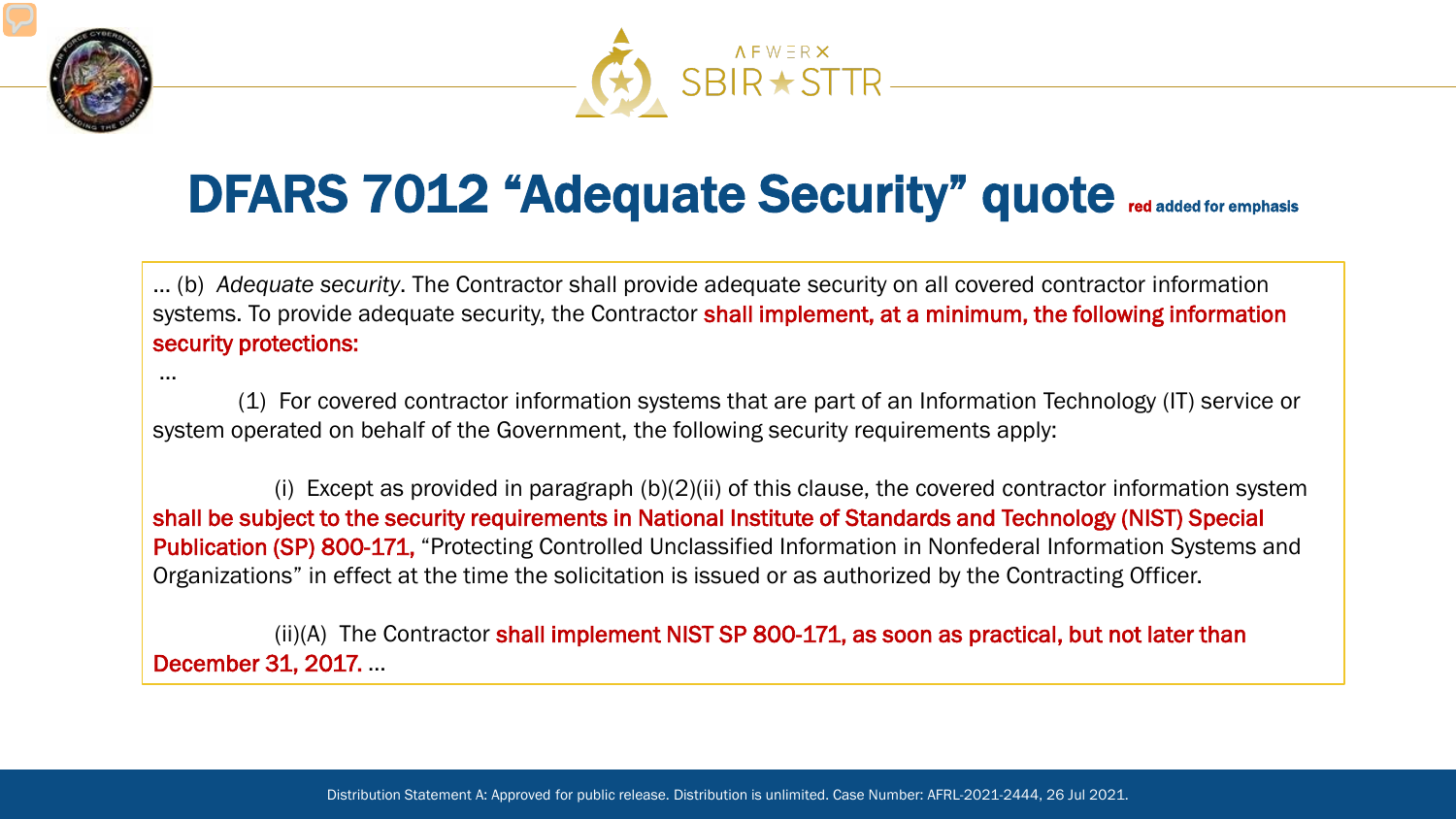



### DFARS 252.204-7008 Compliance with safeguarding covered defense information controls

This DFARS calls for the contractor to identify an alternative but equally effective, security measure to compensate for the inability to satisfy a particular requirement and achieve equivalent protection.

For any POAM item, you need an alternative, but equally effective security measure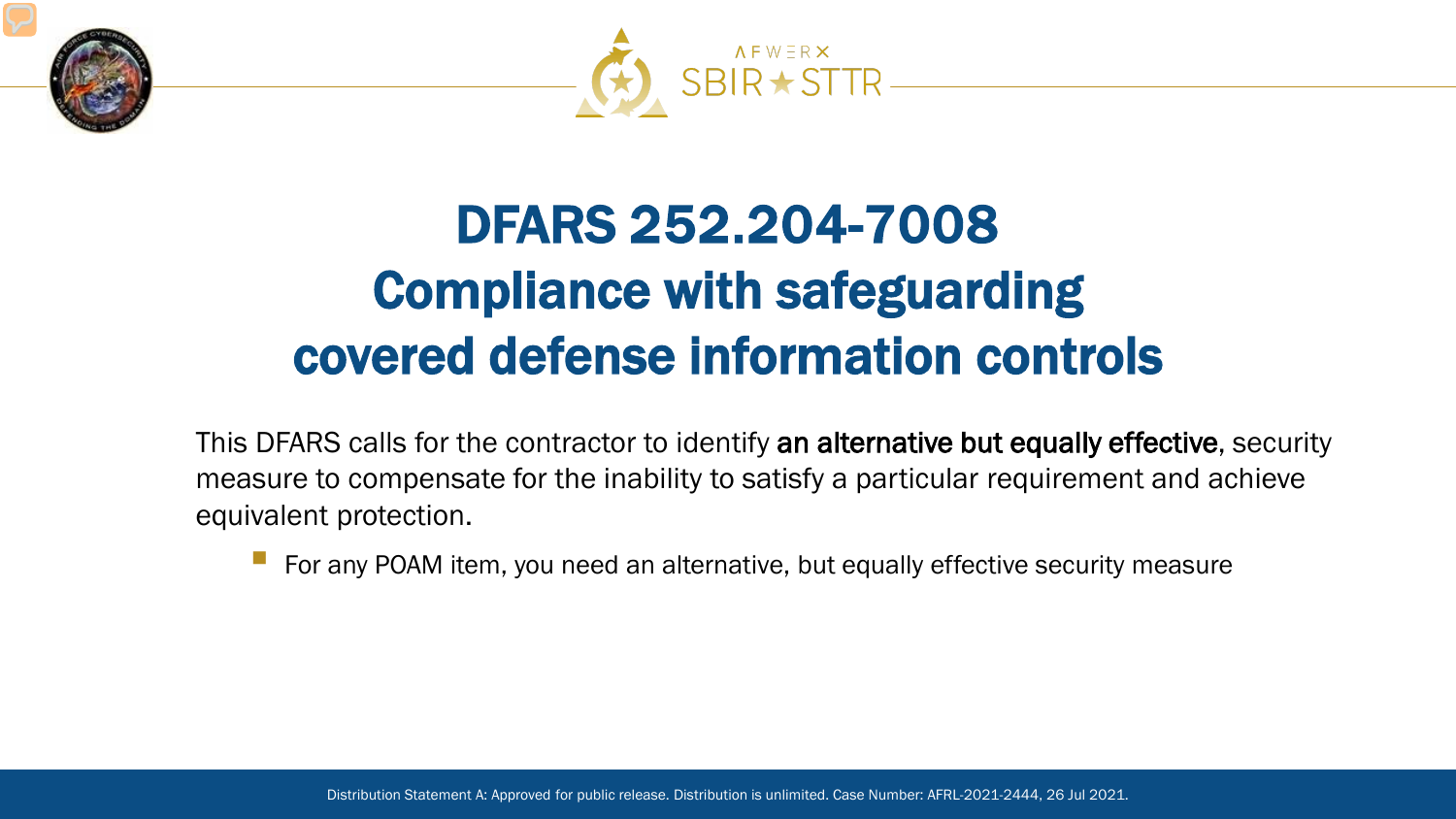



### DFARS 252.204-7019/20 DoD Assessment Requirements

- This DFARS calls for the contractor conduct a self-assessment of NIST SP 800-171 using the DOD NIST SP 800-171 Assessment Methodology and the contractor System Security Plan and POAM; the result is an overall score.
- The contractor documents this self-assessment score in the SPRS system.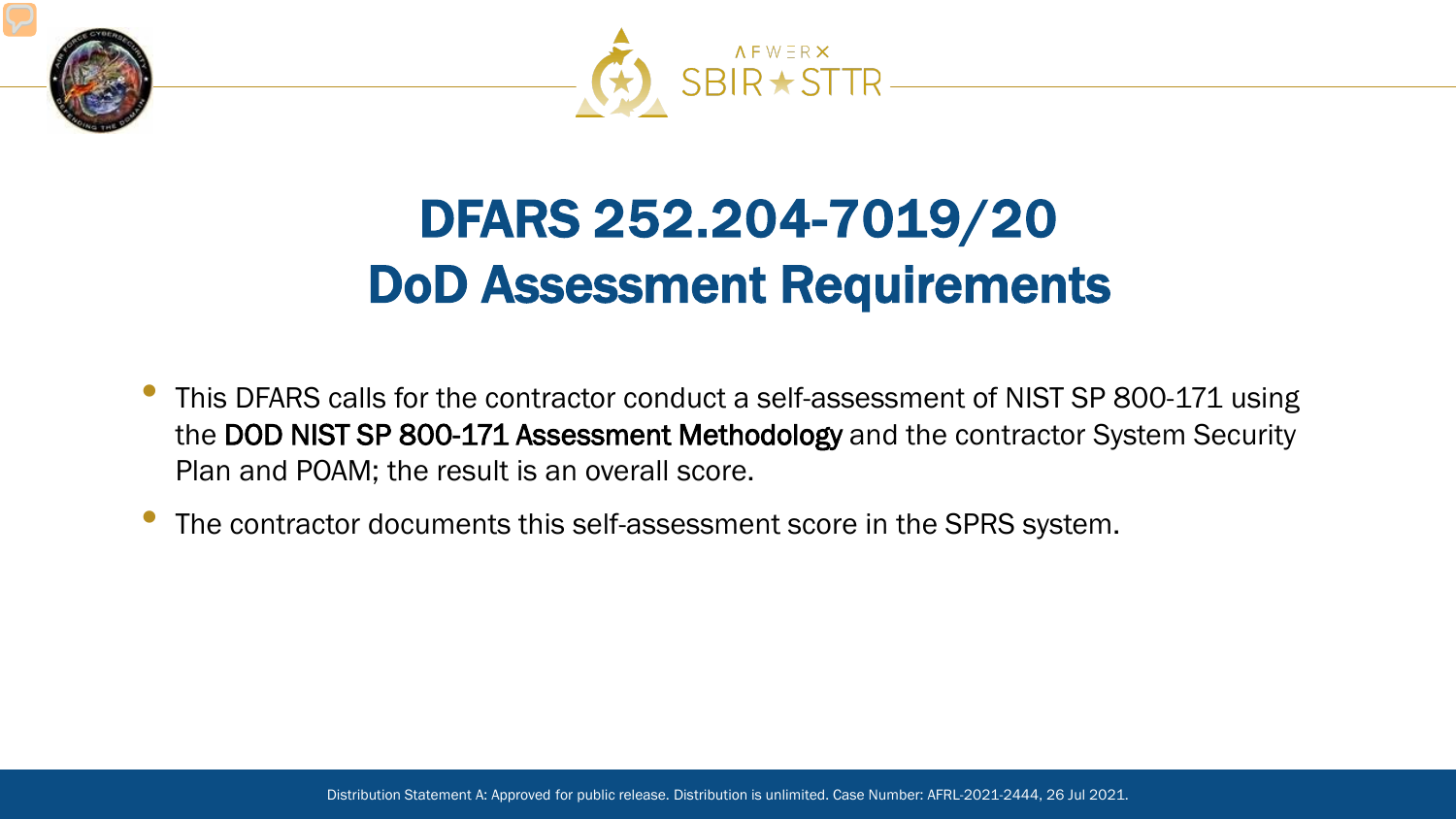



### Not all of the NIST SP 800-171 security requirements are equal

#### The NIST SP 800-171 DoD Assessment Methodology identifies 42 security requirements that, if not implemented, could lead to **significant exploitation of** the network, or exfiltration of DoD CUI.

These high-risk security requirements are worth 5 points in the DoD scoring rubric.

- For example, Failure to limit system access to authorized users (Requirement 3.1.1) renders all the other Access Control requirements ineffective, allowing easy exploitation of the network
- For example, Failure to control the use of removable media on system components (Requirement 3.8.7) could result in massive exfiltration of CUI and introduction of malware.

|          | <b>Security Requirement</b>                                                                                                           | <b>Value</b> | <b>Comment</b> |
|----------|---------------------------------------------------------------------------------------------------------------------------------------|--------------|----------------|
| $3.1.1*$ | Limit system access to authorized users,<br>processes acting on behalf of authorized<br>users, and devices (including other systems). | 5            |                |
| $3.1.2*$ | Limit system access to the types of<br>transactions and functions that authorized<br>users are permitted to execute.                  | 5            |                |
| 3.1.3    | Control the flow of CUI in accordance with<br>approved authorizations.                                                                | 1            |                |
| 3.1.4    | Separate the duties of individuals to reduce<br>the risk of malevolent activity without<br>collusion.                                 | 1            |                |
| 3.1.5    | Employ the principle of least privilege,<br>including for specific security functions and<br>privileged accounts.                     | 3            |                |
| 3.1.6    | Use non-privileged accounts or roles when<br>accessing non-security functions.                                                        | 1            |                |
| 3.1.7    | Prevent non-privileged users from executing<br>privileged functions and capture the<br>execution of such functions in audit logs.     | 1            |                |
| 3.1.8    | Limit unsuccessful logon attempts.                                                                                                    | 1            |                |

12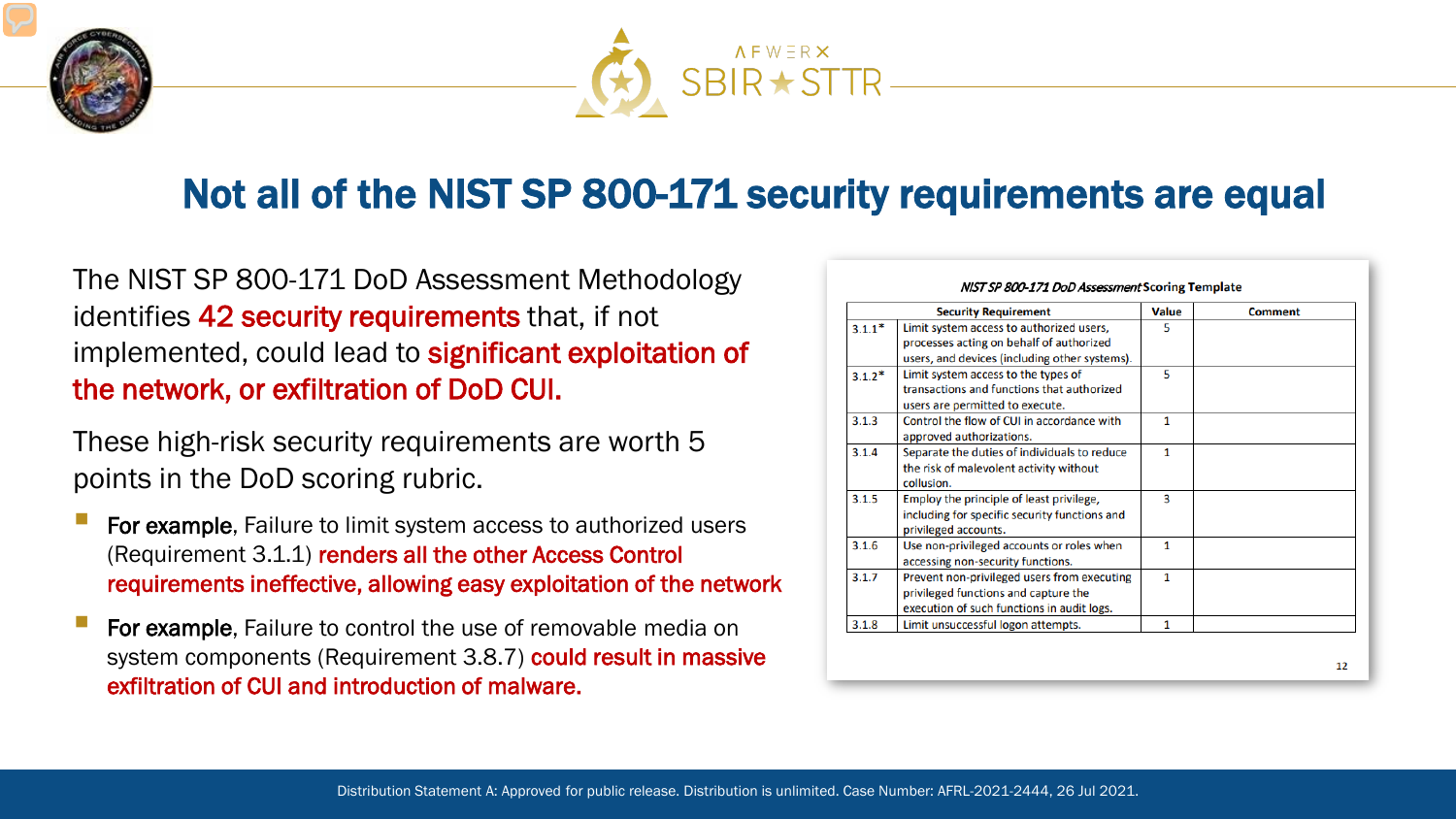



### Answer today: Can I give my contractor CUI? You need to ask.

- The decision to share CUI is a risk-based decision based upon a conversation with the contractor regarding if they are ready to provide adequate security to DoD CUI.
- There is not a cut and dried answer rubric.
- CUI protection is a shared responsibility between the DoD and industry.

If you need help with this decision, please contact your Program or Wing cybersecurity office. Also, Kelley Kiernan from the DAF CISO Office is available to talk with you. Keep your contracting officer informed of your activities.

This question is being studied across the DOD – check back for an updated answer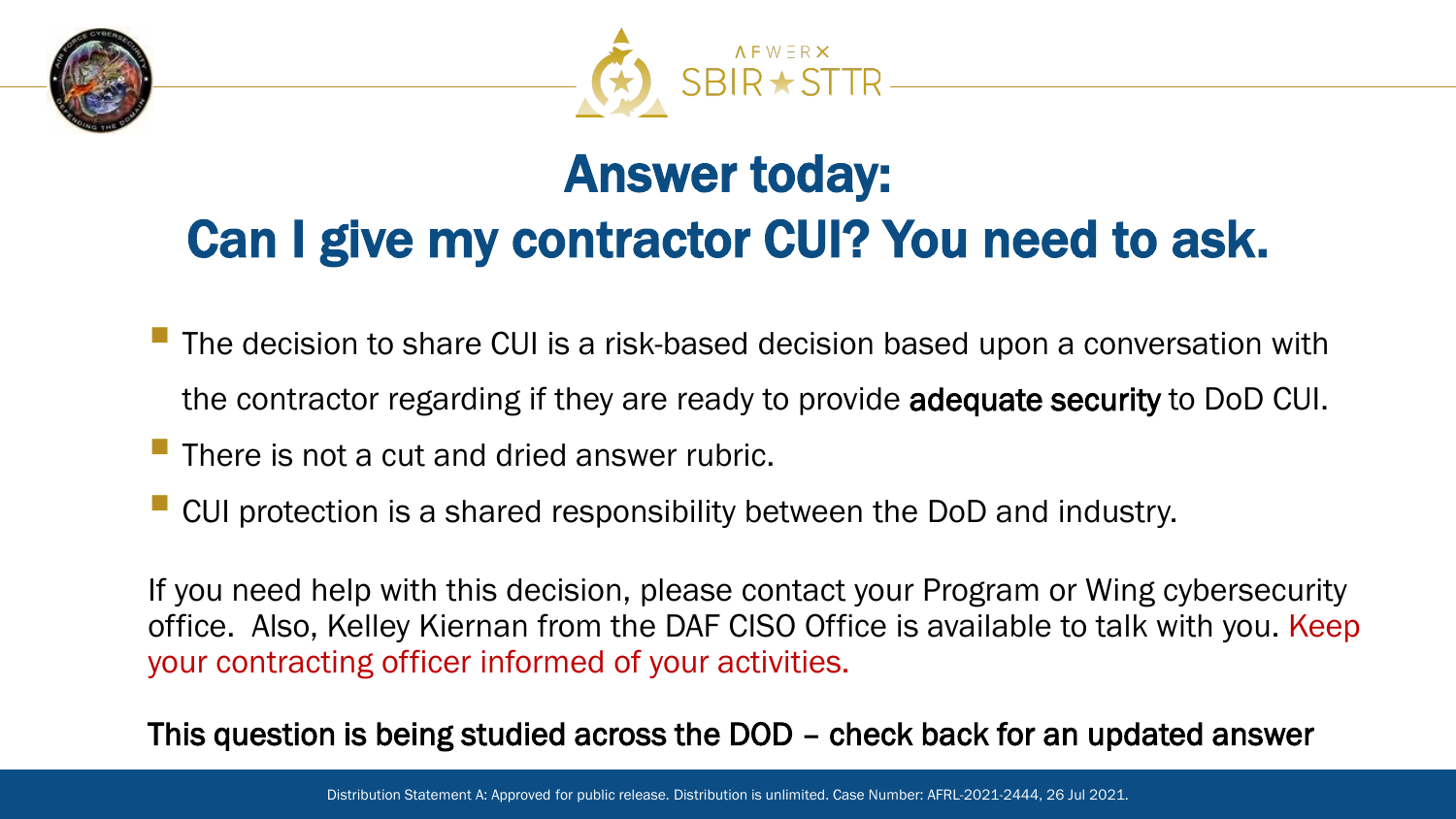



### Discuss with the contractor their readiness to provide adequate protection for DOD CUI

#### Risk-Based Decision Questions

- Review the contractor's System Security Plan and associated POAM
	- Are all 42, 5-point weighted security requirements implemented with no POAM?
	- Are all 14, 3-point weighted security requirements implemented with no POAM?
- Is the CUI that the DAF is considering sharing with the contractor in a sensitive category such as these categories? NOFORN, FED ONLY, NOCON, DL ONLY, REL TO [USA, LIST], DISPLAY ONLY, Attorney-Client, Attorney-WP or otherwise sensitive?
- Is the CUI that the DAF is considering sharing with the contractor mission-essential?
- Is the CUI the DAF is considering sharing with the contractor appropriate for research?
- Have you rejected the use of synthetic data in this contract?
- Apply these questions to contractor-created CUI and the government-provided CUI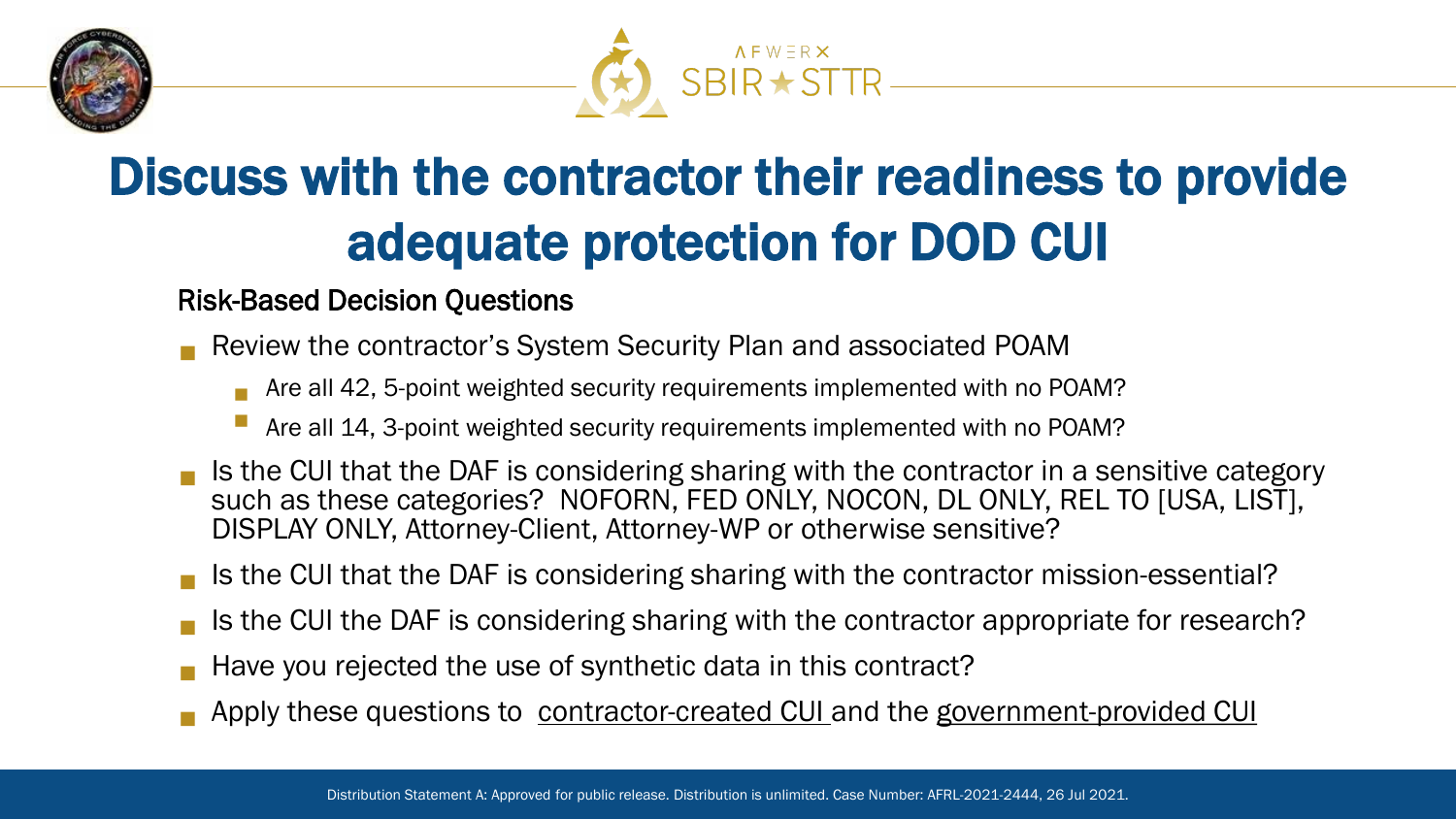



### DOD SAFE creates potential exposure

DOD Safe will let a CAC-holder send CUI to any email address. You must ask contractors if they are ready to provide adequate protection to any CUI sent via DOD SAFE and be satisfied with the answer you receive.

**Contractors who are not ready to protect CUI should not accept CUI** 

| <b>DoD SAFE</b><br>Logged on as user: <b>KIER.</b> |          |                                                                                                                                                                                                        |  |  |
|----------------------------------------------------|----------|--------------------------------------------------------------------------------------------------------------------------------------------------------------------------------------------------------|--|--|
| <b>The Home</b>                                    | Drop-Off | $\frac{1}{2}$ Pick-up<br>Request a Drop-Off<br><sup><i><b>O</b></i> Help</sup><br><b>a</b> Outbox<br><b>C</b> * Logout                                                                                 |  |  |
|                                                    |          | + What is DoD SAFE?                                                                                                                                                                                    |  |  |
|                                                    |          | $+$ What credentials are accepted?                                                                                                                                                                     |  |  |
|                                                    |          | + What credentials are not accepted?                                                                                                                                                                   |  |  |
|                                                    |          | + Problems accessing the DoD SAFE site by non-CAC users                                                                                                                                                |  |  |
|                                                    |          | - Sending Files                                                                                                                                                                                        |  |  |
|                                                    |          | Authenticated CAC users can send files to any email address (i.e., mil. .gov, .com). Guests (i.e., PIV holders, users with .com and<br>.edu emails) can send files but only if solicited by CAC users. |  |  |